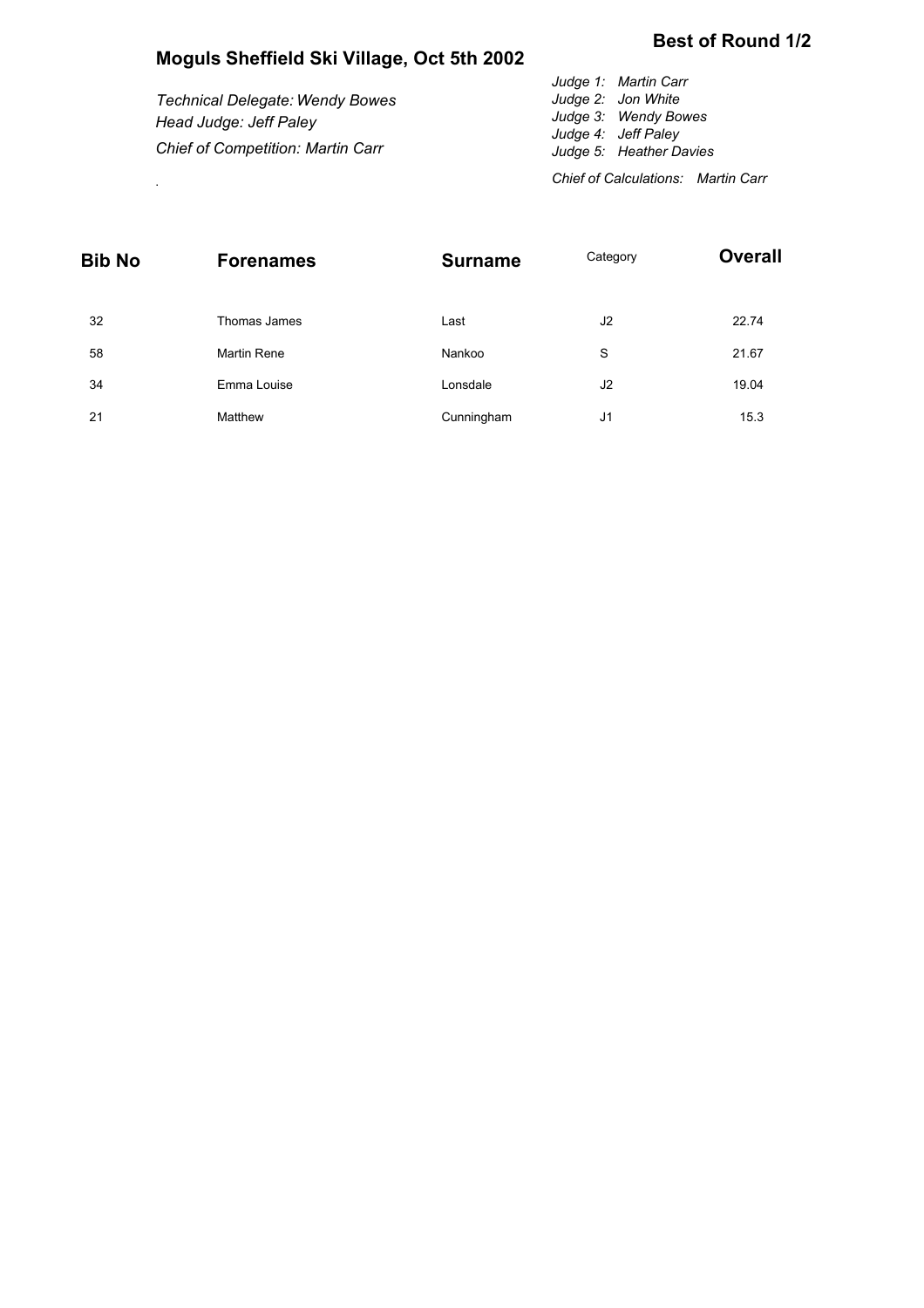| Moguls Sheffield Ski Village, Oct 5th 2002 | Chief of Calculations: Martin Carr          | <b>Round 1 Results</b> |       |  |  |
|--------------------------------------------|---------------------------------------------|------------------------|-------|--|--|
| <b>Technical Delegate: Wendy Bowes</b>     | Judge 1: Martin Carr<br>Judge 2: Jon White  |                        |       |  |  |
| Head Judge: Jeff Paley                     | Judge 3: Wendy Bowes<br>Judge 4: Jeff Paley |                        |       |  |  |
| <b>Chief of Competition: Martin Carr</b>   | Judge 5: Heather Davies                     | Pace Time:             | 15.13 |  |  |

.

| <b>Names</b>       |            | Category       | Turns J1-3 |     | Air J4-5 |                 |                       | <b>Total Turns and Air</b> |                             | Time in Sec and Scor |      | Overall |      |       |
|--------------------|------------|----------------|------------|-----|----------|-----------------|-----------------------|----------------------------|-----------------------------|----------------------|------|---------|------|-------|
|                    |            |                |            |     |          | Jump Categor    |                       |                            |                             |                      |      |         |      |       |
| Thomas James       | Last       | J2             | 4.6        | 4.1 | 4.1      | $1.7$ 1.7       | $\mathbf{1}$          | 1.6                        | 1.7                         | 12.8                 | 3.21 | 13.04   | 6.73 | 22.74 |
| Emma Louise        | Lonsdale   | J2             | 3.2        | 2.8 | 3.1      | 1.4             | 1.6<br>$\overline{1}$ | 1.6                        | 1.6<br>$\overline{1}$       | 9.1                  | 2.96 | 15.13   | 5.62 | 17.68 |
| Matthew            | Cunningham | J <sub>1</sub> | 2.8        | 3   | 2.5      | $1.1 \quad 0.9$ | $\overline{1}$        |                            | $1 \t1.1$<br>$\overline{1}$ | 8.3                  | 1.96 | 16.22   | 5.04 | 15.3  |
| <b>Martin Rene</b> | Nankoo     | S              | 2.5        | 2.2 | 2.1      | 1.8             | $\overline{1}$        | 1.8                        | -1<br>$\overline{1}$        | 6.8                  | 2.68 | 15.09   | 5.64 | 15.12 |
| <b>Martin Rene</b> | Nankoo     | S              | 3.5        | 3.1 | 3.3      | 1.6             | 1.7<br>$\mathbf{1}$   | 1.1                        | 1.6                         | 9.89                 | 2.87 | 15.13   |      | Pace  |